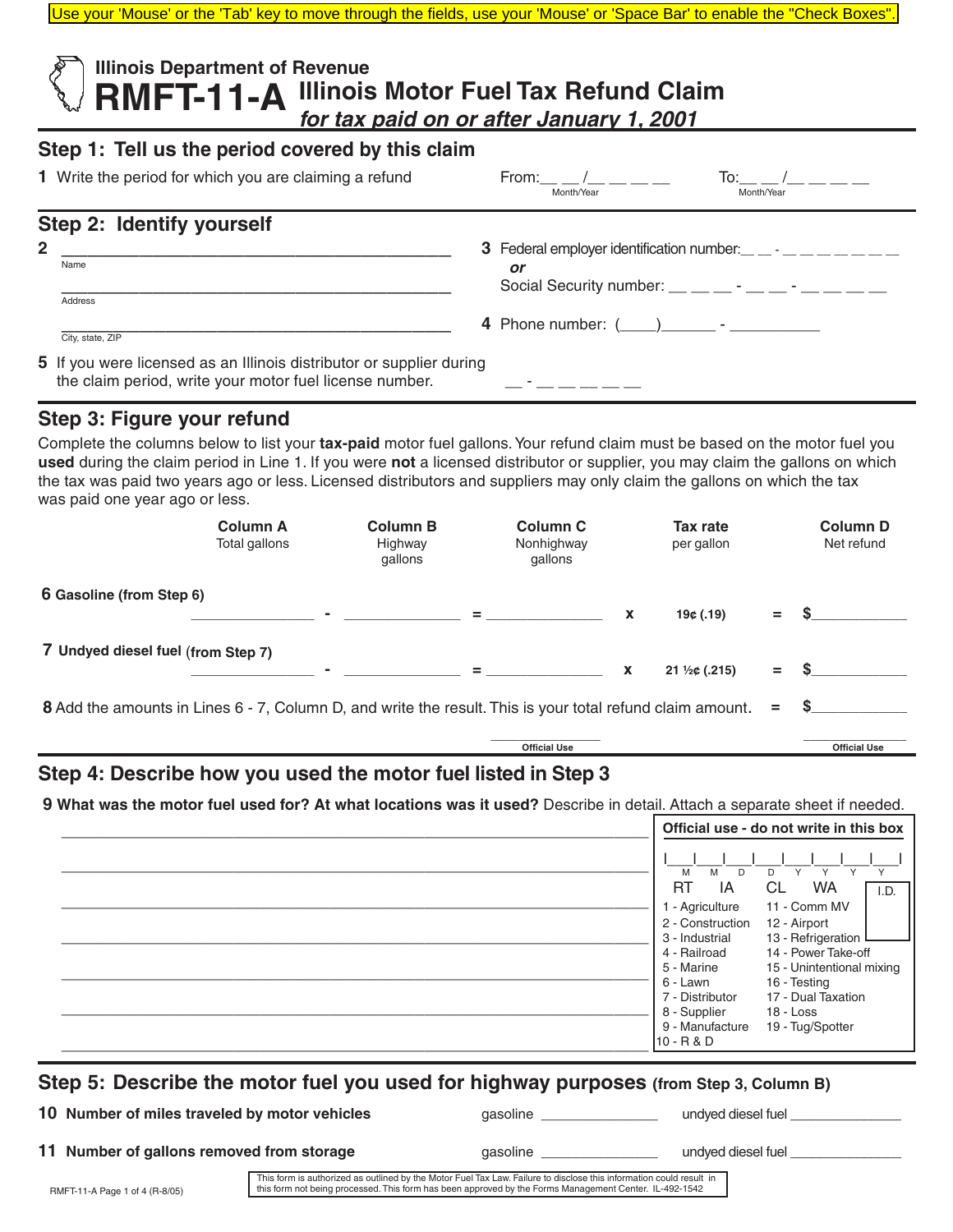|    | 12 Acres under cultivation                                  | 22 Number of livestock maintained                                                                                                                                                                                                |  |  |  |  |
|----|-------------------------------------------------------------|----------------------------------------------------------------------------------------------------------------------------------------------------------------------------------------------------------------------------------|--|--|--|--|
|    | <b>Beans</b>                                                | Beef cattle                                                                                                                                                                                                                      |  |  |  |  |
|    | Corn                                                        | Dairy cattle                                                                                                                                                                                                                     |  |  |  |  |
|    | Hay                                                         | Poultry                                                                                                                                                                                                                          |  |  |  |  |
|    | Small grain                                                 | Sheep                                                                                                                                                                                                                            |  |  |  |  |
|    |                                                             | Swine                                                                                                                                                                                                                            |  |  |  |  |
|    | 13 Acres of custom work (production and operation)_________ |                                                                                                                                                                                                                                  |  |  |  |  |
|    |                                                             | 23 Other farm operations that are included                                                                                                                                                                                       |  |  |  |  |
|    | 14 Number of gallons pumped                                 | in your refund claim<br><b>Acres of</b>                                                                                                                                                                                          |  |  |  |  |
|    | Gasoline                                                    |                                                                                                                                                                                                                                  |  |  |  |  |
|    | Fuel oil                                                    | <b>Bluegrass planting</b>                                                                                                                                                                                                        |  |  |  |  |
|    | LPG from a 300 - 500                                        | Bushhogging                                                                                                                                                                                                                      |  |  |  |  |
|    | gallon tank                                                 | Chisel plowing                                                                                                                                                                                                                   |  |  |  |  |
|    | LPG from tanks larger                                       | Chopping stalks                                                                                                                                                                                                                  |  |  |  |  |
|    | than 500 gallons                                            | Combining                                                                                                                                                                                                                        |  |  |  |  |
|    |                                                             | Cultivating                                                                                                                                                                                                                      |  |  |  |  |
|    | 15 Number of gallons used to                                | Discing                                                                                                                                                                                                                          |  |  |  |  |
|    | Clear timber                                                | Insecticide sprayed                                                                                                                                                                                                              |  |  |  |  |
|    | Mix cement (PTO)                                            | Moldboard plowing                                                                                                                                                                                                                |  |  |  |  |
|    | Mix cement (non-PTO)                                        | Mowing                                                                                                                                                                                                                           |  |  |  |  |
|    | Operate irrigation equipment                                | <b>Nurseries</b>                                                                                                                                                                                                                 |  |  |  |  |
|    | Operate scavenger trucks (PTO)                              | Orchards                                                                                                                                                                                                                         |  |  |  |  |
|    |                                                             | Planting                                                                                                                                                                                                                         |  |  |  |  |
|    | 16 Number of hours used for backhoe digging                 | Silage                                                                                                                                                                                                                           |  |  |  |  |
|    |                                                             | Spray chemicals applied                                                                                                                                                                                                          |  |  |  |  |
|    | 17 Number of loads                                          | Straw baling                                                                                                                                                                                                                     |  |  |  |  |
|    | Augering dry cement                                         | Spray fertilizer                                                                                                                                                                                                                 |  |  |  |  |
|    | Blowing dry cement                                          | Replanting                                                                                                                                                                                                                       |  |  |  |  |
|    |                                                             | Reseeding                                                                                                                                                                                                                        |  |  |  |  |
|    | 18 Tons of dry fertilizer applied                           | Treatment for corn borers,                                                                                                                                                                                                       |  |  |  |  |
|    | Limestone                                                   | earthworms, or weeds                                                                                                                                                                                                             |  |  |  |  |
|    | Phosphate                                                   | Truck farming                                                                                                                                                                                                                    |  |  |  |  |
| 19 | Dry fertilizer                                              | <b>Bushels of</b>                                                                                                                                                                                                                |  |  |  |  |
|    | Tons applied                                                | Corn shelling                                                                                                                                                                                                                    |  |  |  |  |
|    | <b>or</b>                                                   |                                                                                                                                                                                                                                  |  |  |  |  |
|    | Acres of application                                        | <b>Tons of</b>                                                                                                                                                                                                                   |  |  |  |  |
|    |                                                             | Feed ground                                                                                                                                                                                                                      |  |  |  |  |
|    | 20 Tons of liquid fertilizer applied                        |                                                                                                                                                                                                                                  |  |  |  |  |
|    | Mixed                                                       | 24 Other nonhighway gasoline usage not identified above                                                                                                                                                                          |  |  |  |  |
|    | <b>Nitrate</b>                                              |                                                                                                                                                                                                                                  |  |  |  |  |
|    |                                                             | (please detail)<br>expression of the contract of the contract of the contract of the contract of the contract of the contract of the contract of the contract of the contract of the contract of the contract of the contract of |  |  |  |  |
|    | 21 Acres to which liquid fertilizer was applied             |                                                                                                                                                                                                                                  |  |  |  |  |
|    | Anhydrous ammonia                                           |                                                                                                                                                                                                                                  |  |  |  |  |
|    |                                                             |                                                                                                                                                                                                                                  |  |  |  |  |
|    | NH <sub>3</sub>                                             |                                                                                                                                                                                                                                  |  |  |  |  |



\_\_\_\_\_\_\_\_\_\_\_\_\_\_\_\_\_\_\_\_\_\_\_\_\_\_\_\_\_\_\_\_\_\_\_\_\_\_\_\_\_\_\_\_\_\_\_\_\_\_\_\_\_\_\_\_\_\_\_\_\_\_\_\_\_\_\_\_\_\_\_\_\_\_\_\_\_\_\_\_\_\_\_\_\_\_\_\_\_\_\_\_\_\_\_\_\_\_\_\_\_\_\_\_\_\_\_\_\_\_\_\_\_\_

\_\_\_\_\_\_\_\_\_\_\_\_\_\_\_\_\_\_\_\_\_\_\_\_\_\_\_\_\_\_\_\_\_\_\_\_\_\_\_\_\_\_\_\_\_\_\_\_\_\_\_\_\_\_\_\_\_\_\_\_\_\_\_\_\_\_\_\_\_\_\_\_\_\_\_\_\_\_\_\_\_\_\_\_\_\_\_\_\_\_\_\_\_\_\_\_\_\_\_\_\_\_\_\_\_\_\_\_\_\_\_\_\_\_

\_\_\_\_\_\_\_\_\_\_\_\_\_\_\_\_\_\_\_\_\_\_\_\_\_\_\_\_\_\_\_\_\_\_\_\_\_\_\_\_\_\_\_\_\_\_\_\_\_\_\_\_\_\_\_\_\_\_\_\_\_\_\_\_\_\_\_\_\_\_\_\_\_\_\_\_\_\_\_\_\_\_\_\_\_\_\_\_\_\_\_\_\_\_\_\_\_\_\_\_\_\_\_\_\_\_\_\_\_\_\_\_\_\_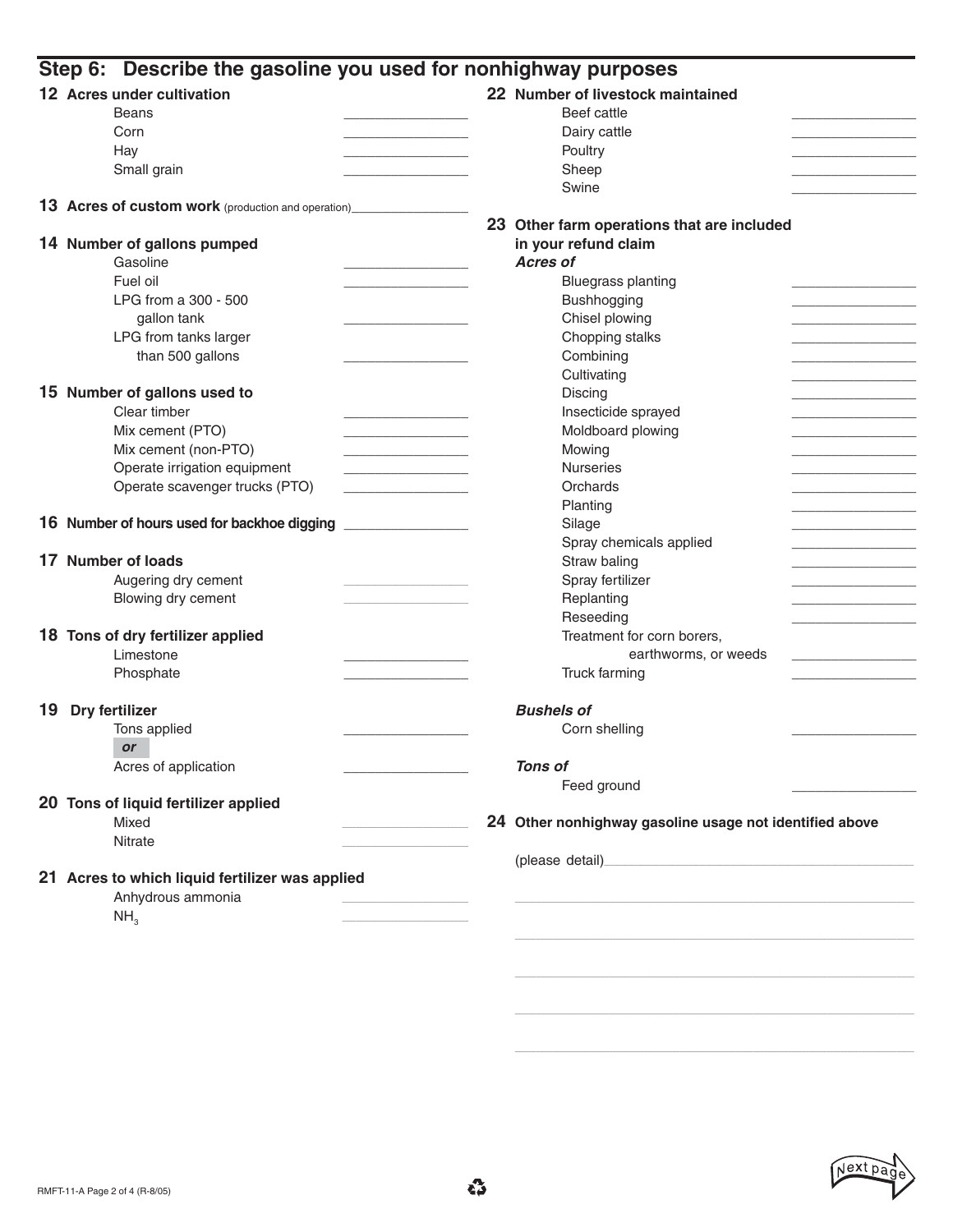| Step 7: Describe the gallons of undyed diesel fuel you used during this claim period                                                                                                                                                                                                                  |                          |                                |                                       |
|-------------------------------------------------------------------------------------------------------------------------------------------------------------------------------------------------------------------------------------------------------------------------------------------------------|--------------------------|--------------------------------|---------------------------------------|
|                                                                                                                                                                                                                                                                                                       | <b>Column 1</b><br>Total | <b>Column 2</b><br>Highway use | Column <sub>3</sub><br>Nonhighway use |
| 25 Number of gallons used by a commercial motor vehicle for any<br>purpose other than operating the commercial motor vehicle upon the<br>public highways. Note: This vehicle must be operated for both highway<br>purposes and any purposes other than operating such vehicles on<br>public highways. |                          |                                |                                       |
| 26 Number of gallons used to operate power take-off (PTO) equipment that<br>is mounted onto or designed as an integral part of a transmission of a<br>motor vehicle that is registered for highway purposes.                                                                                          |                          |                                |                                       |
| 27 Number of gallons used by a single unit self-propelled agricultural<br>fertilizer implement, designed for on and off road use, equipped with<br>flotation tires and specially adapted for the application of plant food<br>materials or agricultural chemicals.                                    |                          |                                |                                       |
| 28 Number of gallons used by a refrigeration unit that is permanently<br>mounted to a semitrailer and has a solely dedicated fuel supply system.                                                                                                                                                      |                          |                                |                                       |
| 29 Number of gallons used by a unit of local government in its operation of<br>an airport if the undyed diesel fuel is used directly in airport operations<br>on airport property.                                                                                                                    |                          |                                |                                       |
| 30 Number of gallons used in a manufacturing process where undyed<br>diesel fuel becomes a component part of a product or byproduct other<br>than fuel or motor fuel, when the use of dyed diesel fuel results in a<br>product that is unsuitable for its intended use.                               |                          |                                |                                       |
| 31 Number of gallons used for testing machinery and equipment in a<br>manufacturing process wherein testing takes place on private property.                                                                                                                                                          |                          |                                |                                       |
| 32 Number of gallons used by a manufacturer on private property in the<br>research and development of machinery or equipment intended for<br>manufacture.                                                                                                                                             |                          |                                |                                       |
| 33 Number of gallons of undyed diesel fuel which was unintentionally<br>mixed with dyed diesel fuel. A minimum of 500 gallons of undyed diesel<br>fuel per incident must be unintentionally mixed before a refund may be<br>claimed by those who own or control the mixture.                          |                          |                                |                                       |
| 34 Number of gallons used by tugs and spotter equipment to shift vehicles<br>or parcels on both private and airport property.<br>Note: Claimant must own both, tugs and spotter equipment and operate<br>that equipment on both private and airport property.                                         |                          |                                |                                       |